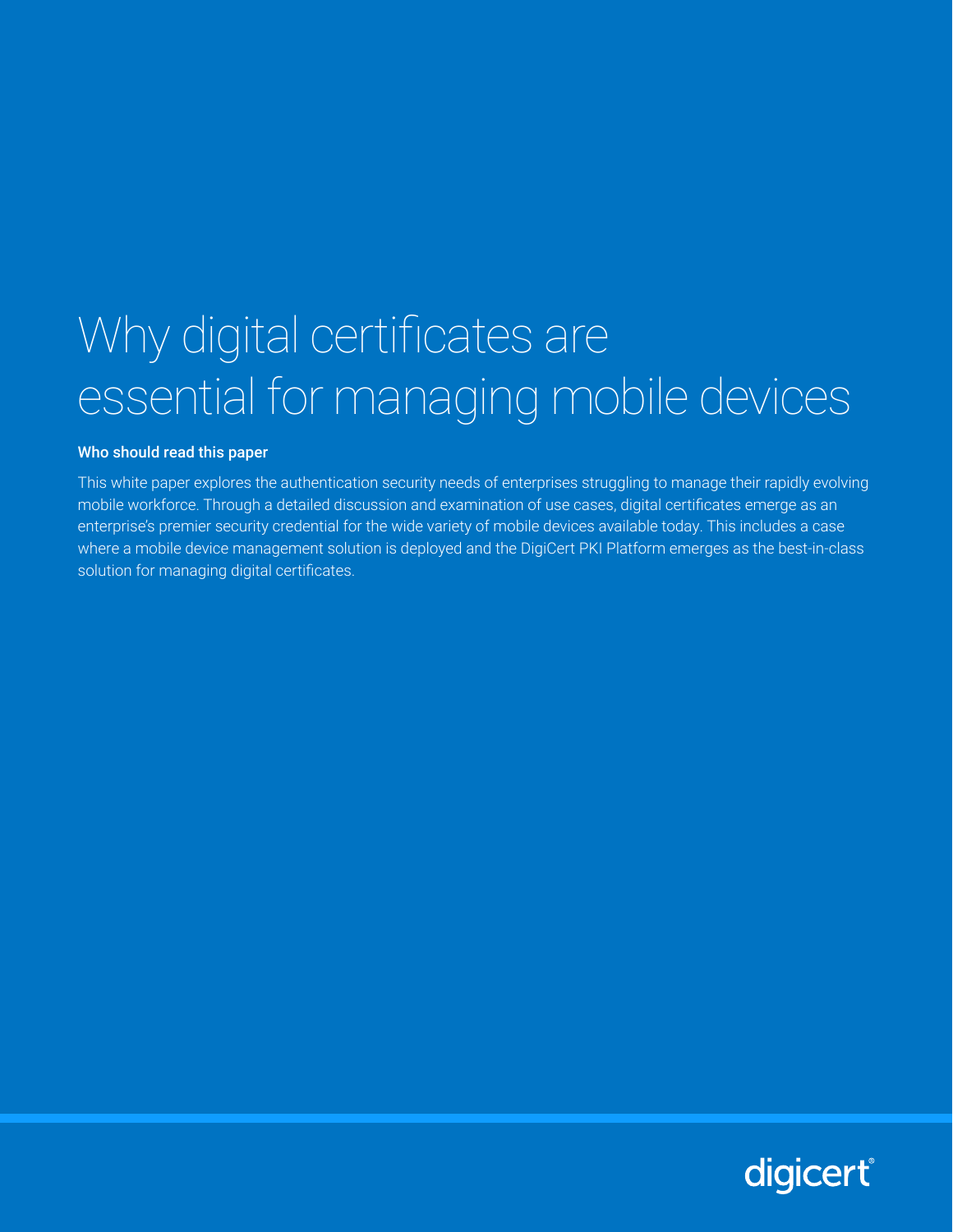## Table of contents

- 1 Introduction
- 1 Managing and trusting a mobile environment
- 1 Trusted mobile access
- 2 Why digital certificates
- 3 Enterprise certificate management
- 5 DigiCert PKI Platform simplifies management and lowers cost
- 6 Using DigiCert PKI Platform simplifies managing certificates
- 8 Summary
- 9 Glossary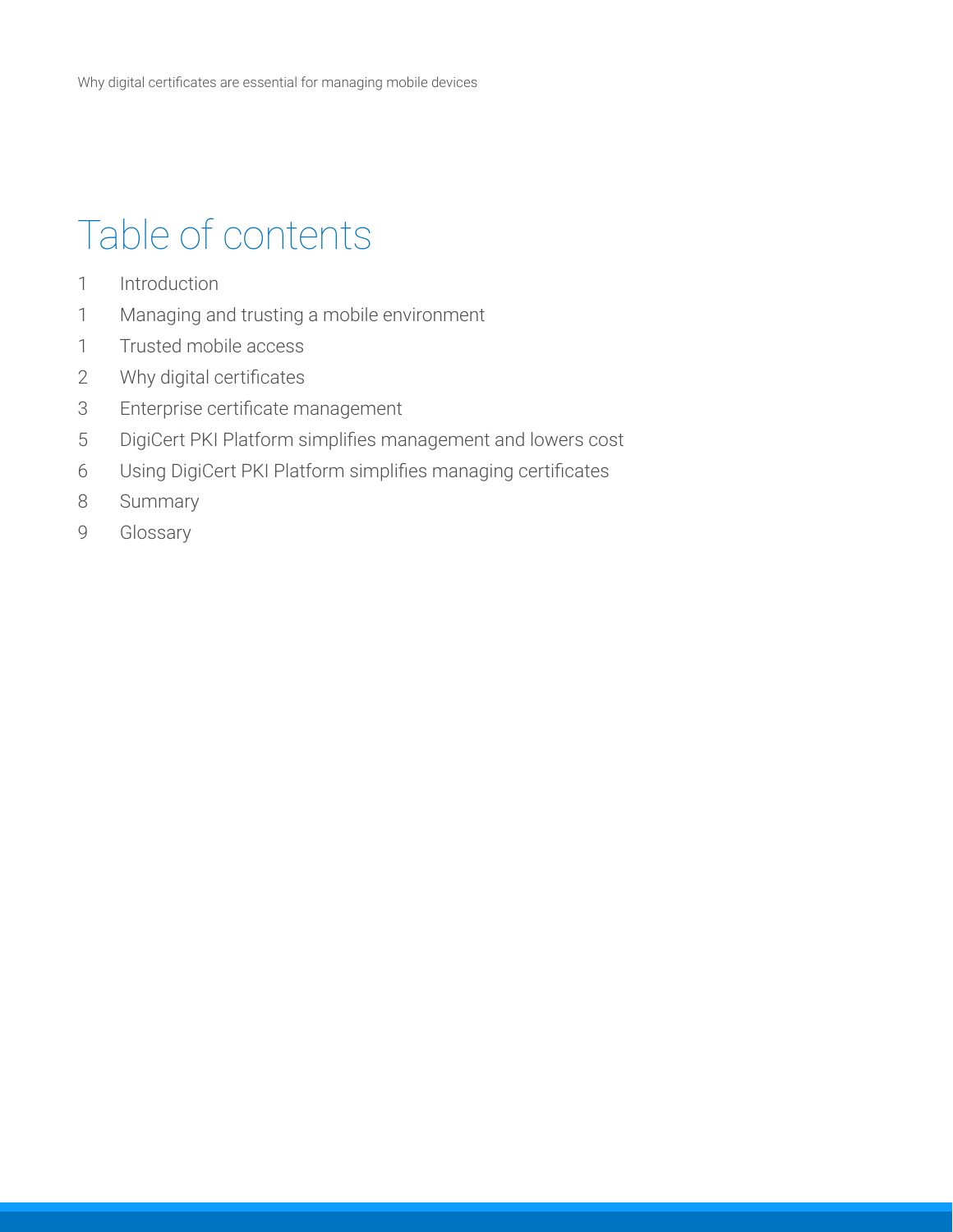### Introduction

There is no question that mobile devices have become an integral part of the corporate IT tool set. As the form factors and functional options of smartphones, tablet computers, and other mobile devices continue to expand, many organizations are replacing desktop and laptop PCs with these popular and easy-to-use devices. Unfortunately, the pace of change is so rapid it makes the environment difficult for enterprise IT to manage and is ripe for attackers hoping to exploit security vulnerabilities, steal personal information, and impersonate unknowing victims.

Now that the enterprise is no longer limited to desktop machines confined within the corporate firewall, it is imperative that the enterprise can trust the data and applications on their mobile user devices as well as the end user to whom a device belongs.

### Managing and trusting a mobile environment

During the reign of the corporate desktop, IT had defined standard hardware and software configurations to simplify support, lower maintenance costs, and maintain a common platform for combating security threats. Over time, various enterprise software management tools have become the status quo for centrally and remotely managing all the software, settings, and security policies on these systems.

Not surprisingly, IT is looking for similar functionality for mobile devices, to control device configuration,

distribute and monitor client-side software, mitigate vulnerabilities, and control data risk. In fact, IT requires more than just the functionality traditionally reserved for the desktop, since mobile devices can be easily lost or stolen and are not protected by the physical perimeters of the enterprise.

To tackle this, a variety of software, services, and specialized Mobile Device Management (MDM) platforms have emerged to to remotely provision devices, track inventory, manage applications and enforce policy on the mobile device; including a way for an enterprise to remotely wipe or disable a device in the field. Only by managing the mobile device as closely as a desktop can the enterprise trust the device as an extension of its network.

#### Trusted mobile access

Management capabilities by themselves don't necessarily result in great security—without good authentication a secure mobile device ecosystem is incomplete. Most security professionals agree that user name and password access is not a sufficiently strong method of authentication for enterprise IT assets even if an MDM is used. Security workarounds for password weaknesses, such as requiring users to frequently change their password, often backfire as users resort to writing their passwords down so that they can be remembered.

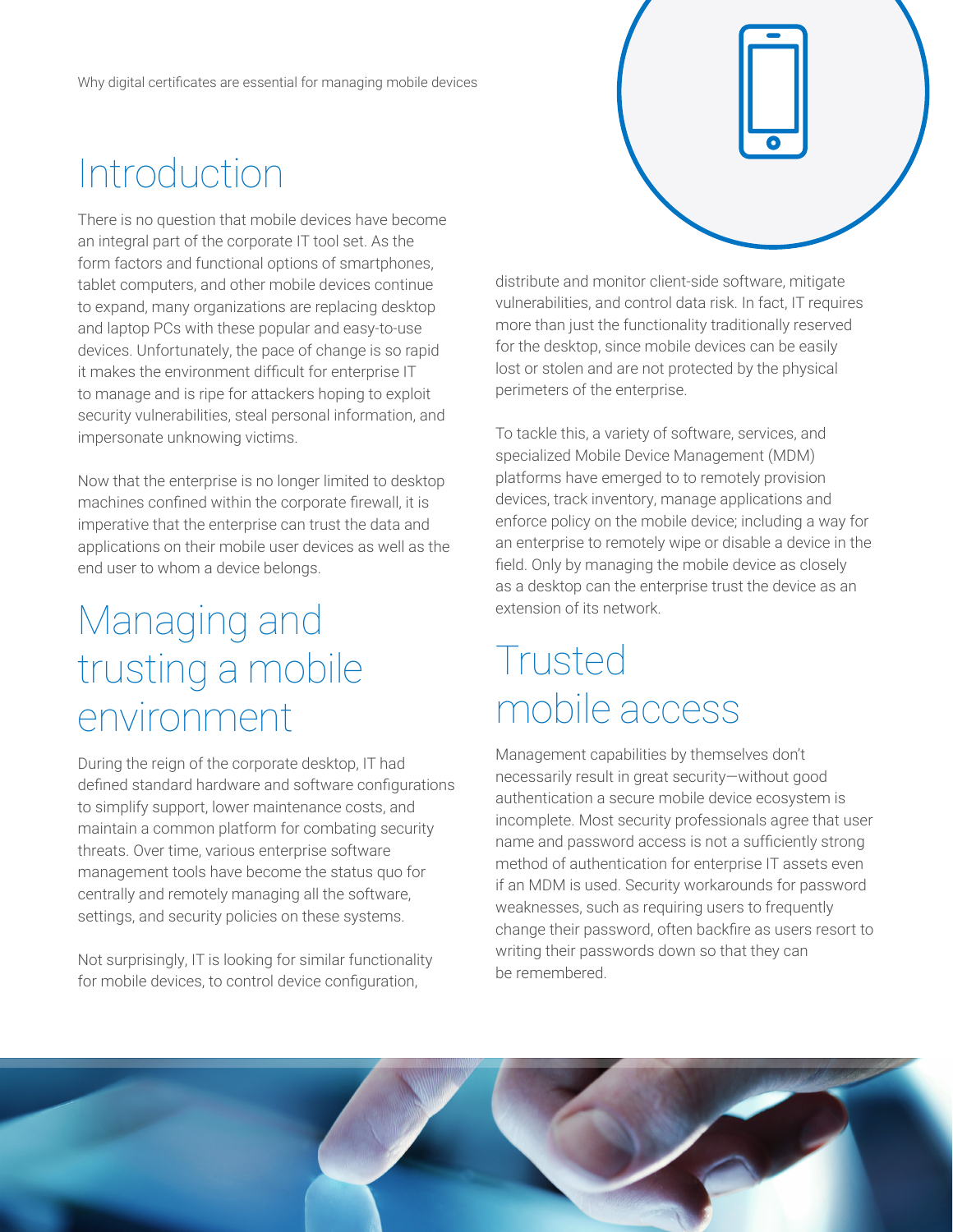Best practice security requires IT management to provide strong forms of security credentials so that the user of a device can be trusted on the enterprise's network and with enterprise applications. Stronger security credentials not only verify the identity of the individual, they validate the device and secure the transportation of this information. These can take a number of forms, but the most widely accepted credential that meets these requirements is a digital certificate.

### Why digital certificates

Digital Certificates are time tested, successfully securing networks and data for nearly two decades. Their basis in public key encryption technology makes them an excellent choice for strong authentication significantly more secure than just passwords. But it is their support for a broad range of security requirements, not just authentication or encryption, that makes them so valuable. Digital certificates can be used to protect websites, VPNs, wireless networks, and other applications. It's the flexibility of having one credential that can support a variety of enterprise authentication security tasks that makes certificates so widely accepted and used.

Digital certificates are well supported by laptop, tablet, and mobile smartphone operating systems such as Apple iOS®, Android, and others. Many, if not most, enterprise networking and software applications support digital certificates. The predominant applications using certificates on mobile devices include, but are not limited to, those shown in the following diagram.



Figure 1: A digital certificate infrastructure can serve a number of enterprise applications.

Digital certificates provide a far better user experience on mobile devices compared to typing user name/ password because of the limited keyboard space. Finally, they are the ideal form of transparent authentication. They do not require human intervention to use (unless specifically configured to do so for special applications); and they free up users from the tyranny of usernames and passwords that change every 30, 60, or 90 days.

In addition, digital certificates are well supported by virtually all enterprise MDM solutions. Although it is true that it is not mandatory to use digital certificates with MDM, it should be noted that without using a digital certificate the communications to authenticate a user and validate a device (for example, transporting a profile) would be done in an insecure manner. Specifically, devices would have profiles, even if it were simply a user name/password or a one-time password (OTP) that would not be bound to a single device, allowing the profiles to be restored to other devices. These profiles could contain cleartext credentials that could be used to access enterprise resources. Therefore, it is a best practice requirement to use digital certificates with all MDMs to securely transport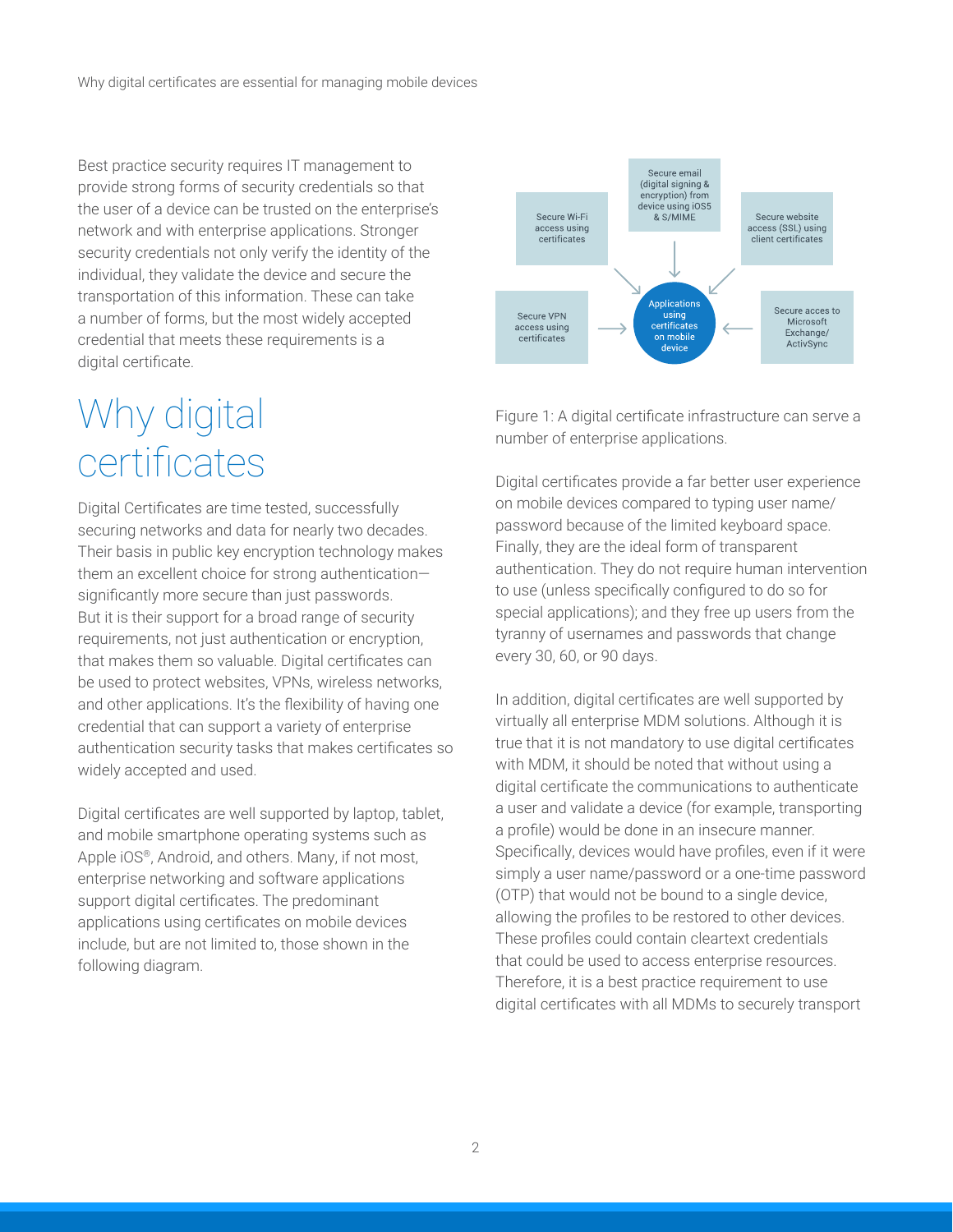and protect profiles. As a statement to the importance of digital certificates, the protocol to securely deliver profiles as specified by Apple's own documentation requires the use of PKI (which utilizes digital certificates).

The flexibility of a digital certificate to meet many security needs is well documented. Savvy enterprises can optimize their investment and gain efficiency by leveraging their digital certificate authentication credentials for their enterprise authentication security (for example, email, VPN, and WiFi), in addition to their required use in the back-end MDM infrastructure.

## Enterprise certificate management

While certificate support may be built into the applications on the mobile device, IT needs an effective way to manage the certificate lifecycle from the enterprise side. This includes getting the certificates securely onto the device as well as renewing them and revoking them when necessary. The various processes within the certificate management lifecycle are illustrated below.



Managing digital certificates, which are based on public key cryptography, requires a Public Key Infrastructure (PKI). The main function of PKI is to distribute the certificates (and the associated public keys) accurately and reliably to users and devices, and to manage the certificate lifecycle. In selecting a PKI to provide these critical capabilities, organizations must choose between deploying PKI software in-house or outsourcing PKI services to a reliable provider. It should be noted that all in-house projects, whether an MDM is used or not, will require custom enhancements to support the PKI deployment to manage mobile devices.

The options listed below are some of the most common customer choices:

- Open source software tools such as OpenCATM or Enterprise Java Bean Certificate Authority (EJBCA) which are self-managed and supported by enterprise IT staff
- Commercial software such as Microsoft Active Directory® Certificate Services in which rudimentary public key infrastructure tools are included
- Turn-key, cloud-based public key infrastructure solutions provided as a managed service such as DigiCert PKI Platform

An enterprise must carefully decide which approach to use as the success of a PKI deployment in an enterprise is dependent upon how easy it is to use and manage, and how seamless the user experience is. In addition, the method must be able to scale to the needs of the enterprise as it expands its usage of these credentials around the globe on a wide variety of applications and devices.

Figure 2: Management of certificate lifecycle processes is critical.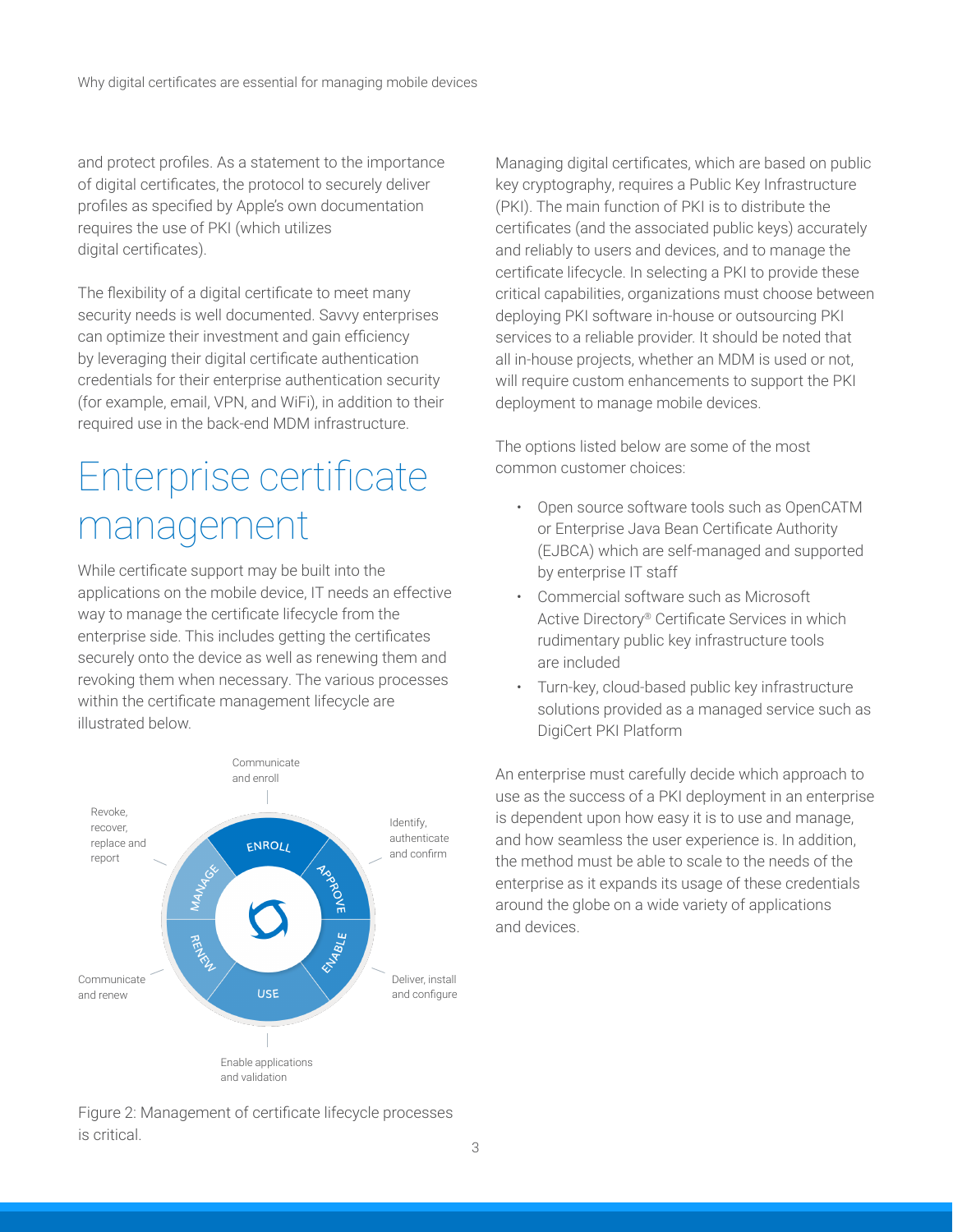The table below identifies the factors that should be considered when choosing a PKI solution that will meet the needs and available resources of the organization.

| <b>Success Factor</b>                  | <b>Hosted PKI Platform</b><br>(Managed PKI Service)                                                                                                                                                                                                        | Off-the-Shelf or Commercial<br>PKI Software                                                                                                                                                     |
|----------------------------------------|------------------------------------------------------------------------------------------------------------------------------------------------------------------------------------------------------------------------------------------------------------|-------------------------------------------------------------------------------------------------------------------------------------------------------------------------------------------------|
| <b>PKI Functionality</b>               | Fully-featured PKI, with global root of<br>trust and validation service. A proven<br>solution with years of operational<br>experience serving hundreds<br>of enterprises.                                                                                  | Enterprise designs, builds, and deploys<br>supporting infrastructure, and assumes<br>100% of the implementation and<br>operational burden.                                                      |
| <b>Simple to Deploy</b>                | Supports all popular enterprise web<br>browsers, mail clients, enterprise<br>VPNs, and wireless networks. The<br>environment is largely pre-provisioned<br>for common applications and the portal<br>is highly templatized so it's easy to<br>get started. | Frequently requires significate<br>customization and professional<br>services assistance. Cross-platform<br>support often limited or requires<br>proprietary client software.                   |
| Automation                             | Support for client automation protocols<br>such as iOS OTA and Microsoft Auto-<br>Enrollment make user and device<br>enrollment simple and transparent.<br>Certificates can be delivered to user<br>device without the need for<br>manual configuration.   | Most on-premise PKI solutions have<br>little or none of this functionaltiy. For<br>example, Microsoft Certificate Services<br>will only support direct issuance with<br>Windows Mobile devices. |
| Availability<br>and Scalability        | Contractually guaranteed PKI backbone<br>services and disaster recovery. Highly<br>scalable. Leverages high-capacity, fault-<br>tolerant infrastructure.                                                                                                   | Enterprise provides 100% of<br>infrastructure, redundancy, and<br>diaster recovery services. Enterprise<br>must manage its own availability and<br>scalability requirements.                    |
| Security and<br><b>Risk Management</b> | Mature, industry-leading key<br>management and certificate practices.<br>Externally audited operations and policy<br>certifications for U.S. DoD, Adobe CDS,<br>and more.                                                                                  | Enterprise provides 100% of security<br>infrastructure; must design its own<br>operational policies and practices;<br>assumes 100% of risk.                                                     |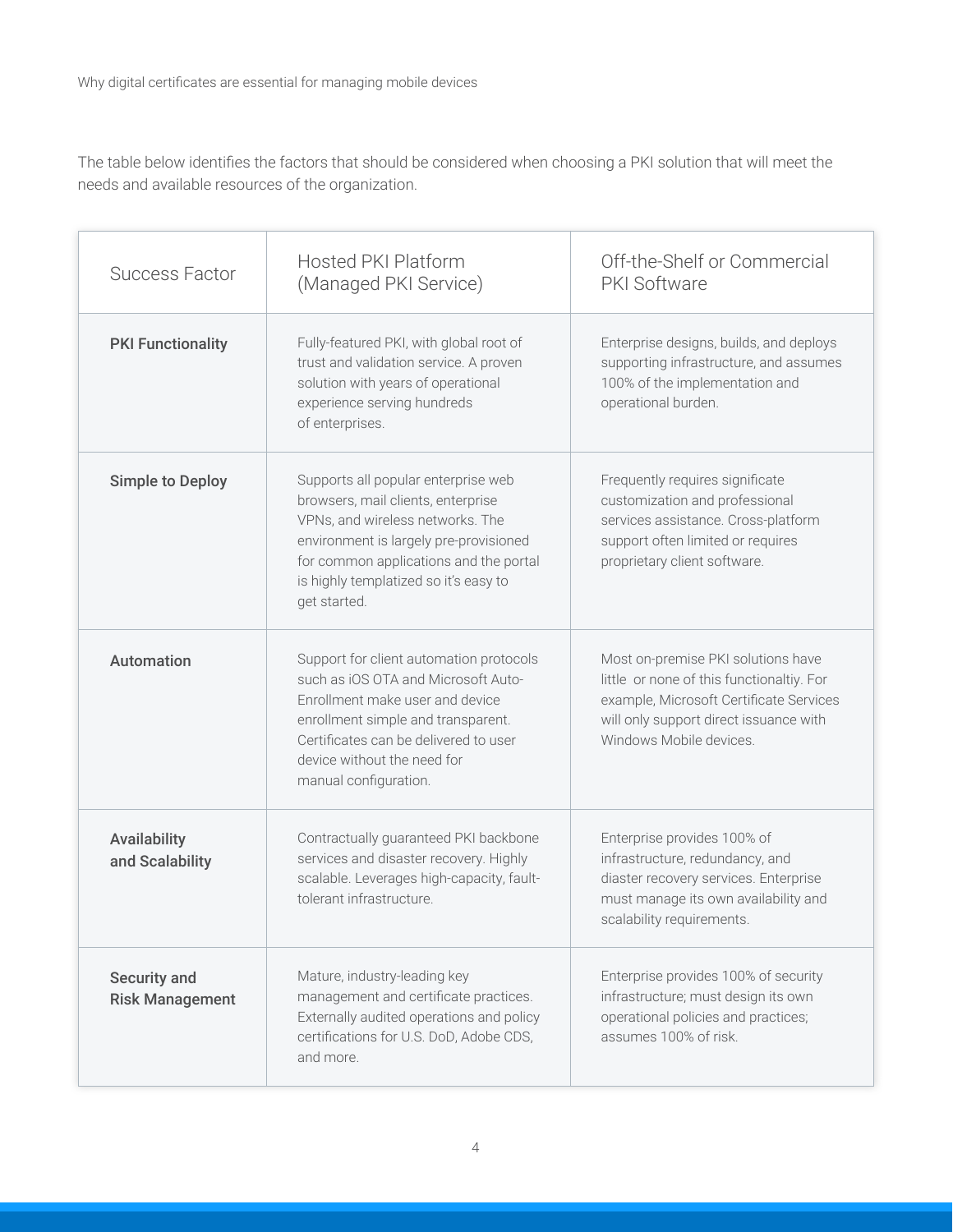| <b>Success Factor</b>     | <b>Hosted PKI Platform</b><br>(Managed PKI Service)                                                                                                                                                                               | Off-the-Shelf or Commercial<br><b>PKI Software</b>                                                                                                                                                                     |
|---------------------------|-----------------------------------------------------------------------------------------------------------------------------------------------------------------------------------------------------------------------------------|------------------------------------------------------------------------------------------------------------------------------------------------------------------------------------------------------------------------|
| Personnel                 | DigiCert highly-trained security<br>professionals who undergo a rigorous<br>screening process. Their core focus<br>is security and PKI; they are highly<br>trained and possess up-to-the-minute<br>knowledge base and skill sets. | Personnel must be trained and skills<br>refreshed to keep up with the evolving<br>technology, standards and risk.<br>Inexperience or attrition may slow<br>deployment, cause downtime, and<br>create gaps in security. |
| <b>Scope of Operation</b> | Full portfolio of public certificate<br>authorities (CAs), with online<br>enrollment, validation, and management<br>services. Enterprise can select private<br>and/or public trust networks (largest in<br>the world).            | Enterprise builds 100% custom<br>solutions. Self-managed private system<br>with self-signed certificates limits<br>trust to internal applications. Cross-<br>certification and validation-private only.                |

### DigiCert PKI Platform simplifies management and lowers cost

DigiCert PKI Platform is an outsourced, managed service offering that enables organizations of any size to cost effectively deploy and manage certificate lifecycle procedures for mobile devices and mobile device management deployments. It scales as the organization's needs grow while alleviating the burden of planning, building, and maintaining a certificate management infrastructure. It provides a seamless user experience, while giving the administrator what's needed to maintain proper policy oversight, practices, and process. Using the DigiCert PKI Platform, an organization can maintain best practice control over user and device authentication security at lower costs, with less time and resources, and better results than with other methods.

Because DigiCert PKI Platform is a cloud-based service, the software and hardware infrastructure is hosted by DigiCert and is included in the service contract. At the same time, the cloud-based managed service model reduces operating expenses by eliminating system and software maintenance; and allows enterprises to more easily deploy and support users, particularly mobile users, who are often remote. Trying to duplicate the global reach, High Availability (HA) and Disaster Recovery (DR) of DigiCert PKI Platform would be prohibitively expensive for enterprises to implement on their own. And for peace of mind, the managed service account comes with a binding SLA ensuring 99.5 percent uptime.

For peace of mind, the<br>managed service account<br>comes with a binding SLA<br>ensuring 99.5% uptime. managed service account comes with a binding SLA ensuring 99.5% uptime.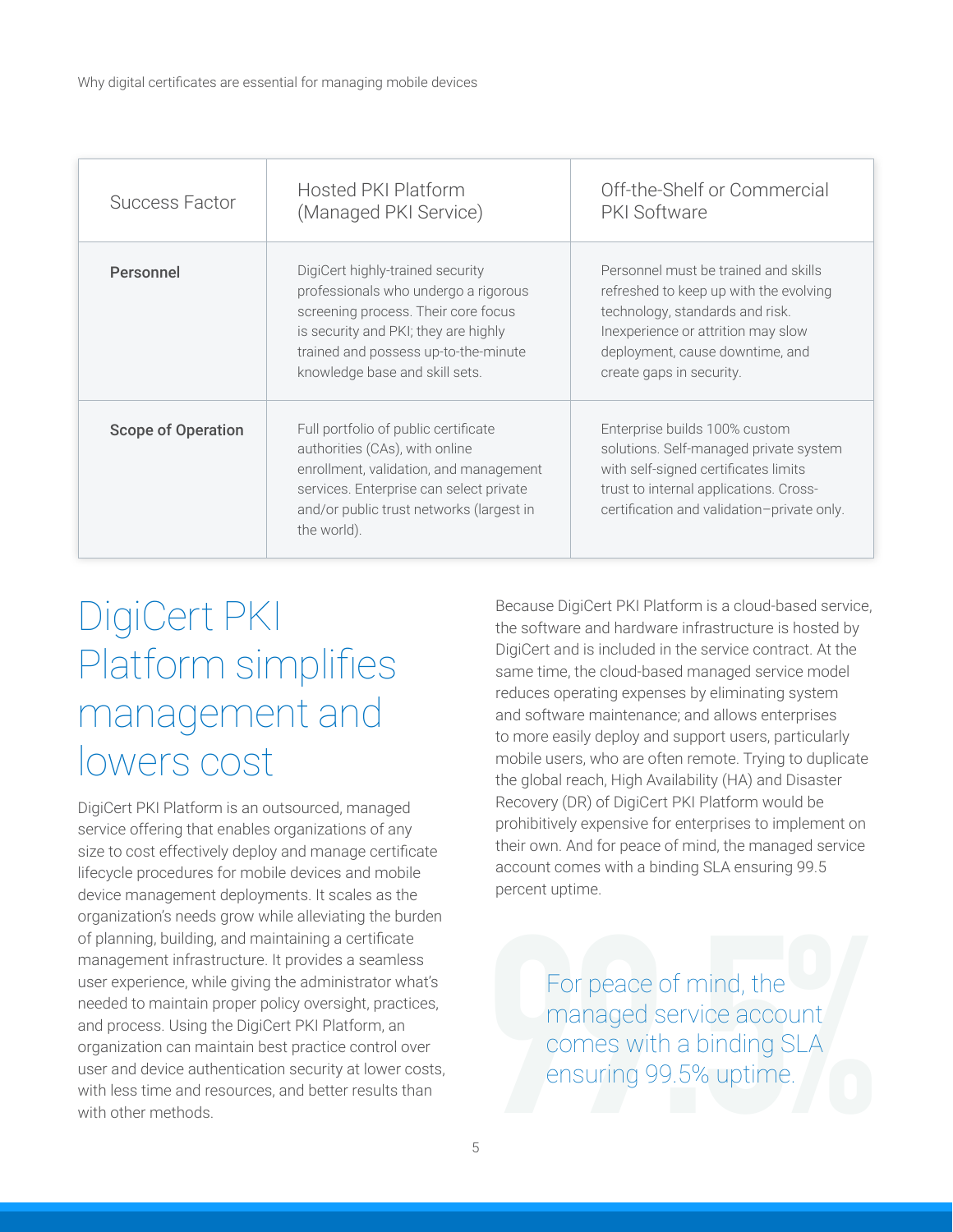As a customer of DigiCert, an organization can leverage all the knowledge, experience, and best practices developed in over 15 years of successful operation as a world-wide leading, enterprise class service run by security and data center experts. DigiCert operates infrastructure that enables businesses and individuals to find, connect, secure, and transact business across today's complex global networks. As an industry leader in internet security and Root Key Management, DigiCert builds state-of-the-art integrated PKI service platforms for enterprises of all sizes. Real-world experience serves as the foundation for the design and supportreadiness of the DigiCert PKI Platform. By leveraging DigiCert's expertise and infrastructure, enterprises alleviate the burden of building, deploying, and maintaining an in-house infrastructure while retaining complete control over certificate lifecycle management, including issuance, renewal, and revocation.

## Using DigiCert's PKI Platform simplifies managing certificates

In addition to the cost saving of using the cloudbased DigiCert PKI Platform, there are three primary operational advantages for using it to issue certificates to mobile devices.

1. Integration with MDM solutions offer a variety of deployment models - DigiCert PKI Platform is tightly integrated with numerous MDM solutions such as, MobileIron®, AirWatch®, Fiberlink®, and Zenprise®; via a web- services interface so that organizations have a variety of deployment models from which they can choose to support their various user populations.

- 2. Mobile-aware certificate service makes managing certificates easy - DigiCert PKI Platform provides a largely pre- provisioned web-based environment for creating an enterprise's certificate trust hierarchy, the certificate formats required for their mobile devices, and the operational services required for ongoing user enrollment, certificate approval, certificate validation, and other operational issues.
- 3. Direct integrations with a diverse set of mobile platforms and applications - DigiCert PKI Platform provides highly integrated capabilities on key mobile client platforms such as iOS and Android. This offers customers the advantage of automating client device and application configurations even in situations where no MDM is deployed.

The examples that follow illustrate how the most common advantages are operationalized for various mobile device use cases by showing how user certificate enrollment, delivery, and installation is simplified with DigiCert PKI Platform.



By leveraging DigiCert's expertise and infrastructure, enterprises alleviate the burden of building, deploying, and maintaining an in-house infrastructure while retaining complete control over certificate lifecycle management, including issuance, renewal, and revocation.

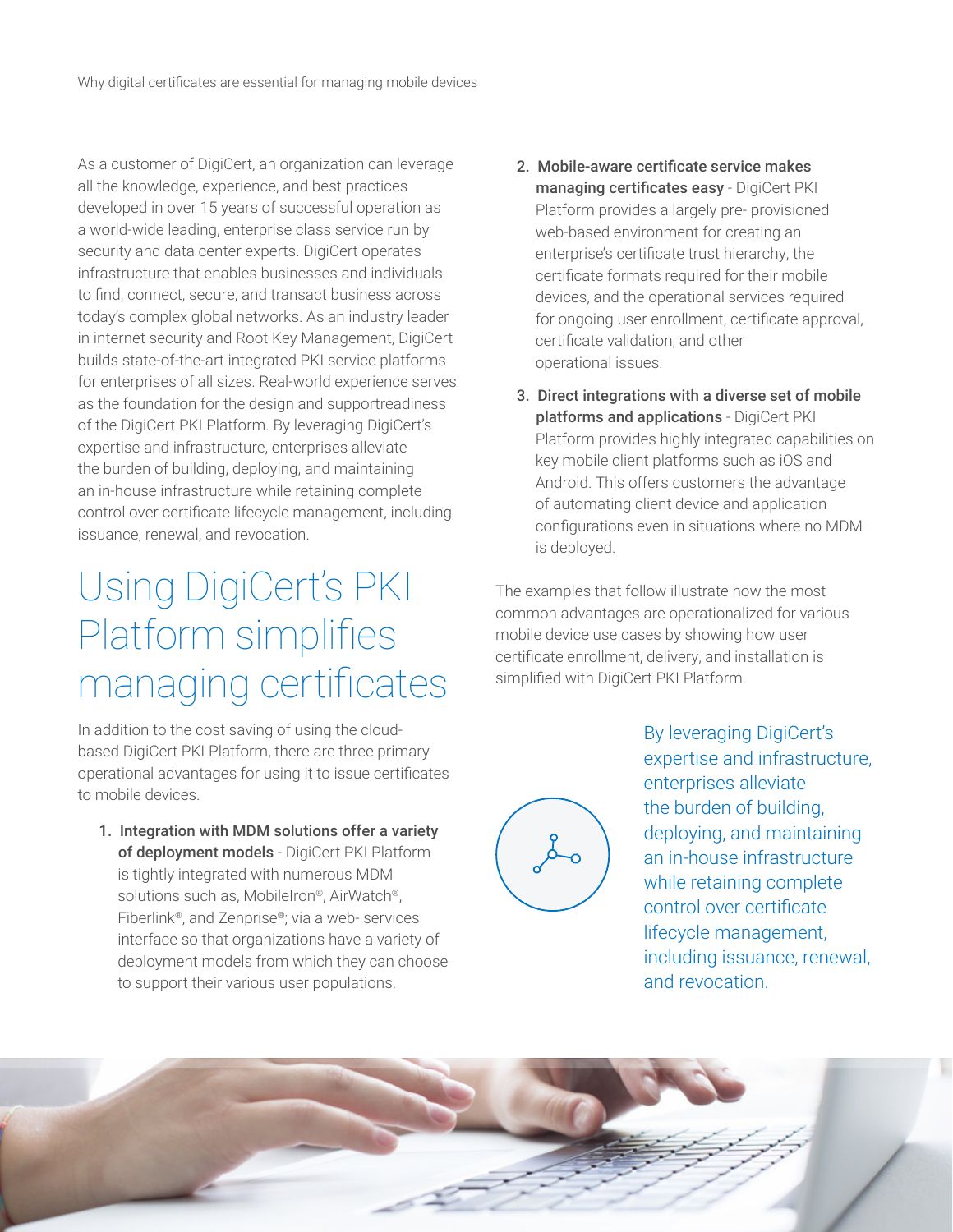#### Operation with a Mobile Device Management system (MDM)

In this model, the MDM acts as a broker between the mobile device and the certificate service. The certificate is treated as if it were an application or other piece of secure data, which must be managed on the device using the MDM. As the diagram below illustrates, the MDM server enrolls for the certificates from the certificate service and then installs these certificates, and associated configurations, onto the mobile devices based on its own configurations.

The DigiCert PKI Platform provides a web services interface that makes it easy for MDM solutions to integrate with the DigiCert service. Many third parties integrate in this way including the market leading DigiCert Mobile Management solution. DigiCert PKI Platform provides the Simple Certificate Enrollment Protocol (SCEP) that is used to issue the device identity certificate which lays the foundation for the secure profile download from the MDM solution.



Figure 3: Operation with a Mobile Device Management system (MDM)

#### Direct device support through mobile-aware certificate service

This model is good for enterprises who wish to have a simple and lightweight solution to deploy mobile device management certificates onto mobile devices, and use them for other applications as well. In addition, this model is important for simultaneously supporting nonmobile users.

This direct device support allows the end user to enroll for a certificate directly on their mobile device, in the same way a user would enroll on their desktop computer. The enrollment pages are formatted for their mobile devices and the certificate service automatically configures both the certificate installation as well as the applications that use it.

This is a major benefit for the mobile device end user and for the IT team that supports them in that it allows the end user configuration to be fully automated and transparent. For example, in Apple iOS, Symantec Managed PKI Service leverages built-in iOS Over-the-Air (OTA) protocol capabilities, which allow the iOS device or application to make certificate enrollment requests via SCEP. The Platform then delivers an iOS OTA configuration profile along with the certificate payload, so that the device is able to self-configure to use the certificate for all the applications that will use it. The figure below illustrates this process for an iOS device.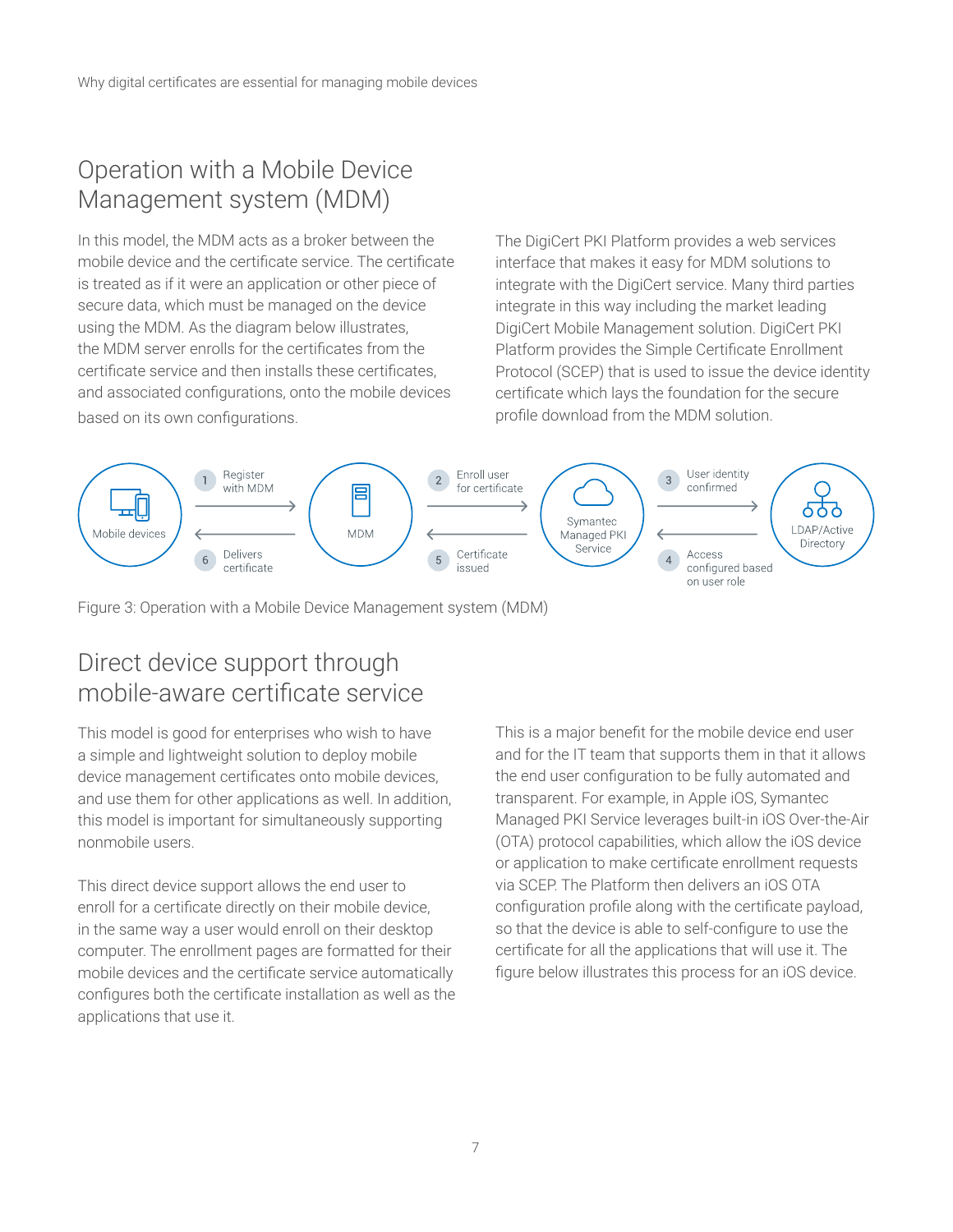Another major advantage when using DigiCert PKI Platform with iOS is that the service management workflow allows the administrator to define the target device OTA configuration management profile, at the same time that the device certificate format and enrollment options are being defined – making the administrator's task much simpler.

For devices that don't have an iOS OTA equivalent, such as Android devices, Microsoft Windows® or Apple Mac® tablets, DigiCert provides a Windows PKI client that similarly hides the complexity of configuring the device and application to use the certificate.



Figure 4: Direct device support through mobile-aware certificate service

#### **Summary**

Digital certificates provide unique advantages over other credential technologies such as passwords. Just a single digital certificate can provide greater functionality and access to many applications where multiple passwords of varying requirements may be necessary. Certificates are not only industry recognized as the premier security credential; they are time tested with decades of use and evolution. In addition to being required to appropriately secure your Mobile Device Management solution, certificates can be used for the internal support of many applications on mobile devices.

DigiCert PKI Platform provides the best-in-class solution for protecting mobile devices using digital certificate credentials. With both internal support for mobile devices as well as a wide variety of partnerships with major Mobile Device Management (MDM) partners such as, MobileIron, AirWatch, Fiberlink, and Zenprise; DigiCert PKI Platform provides an excellent solution for managing content security on mobile devices. As these devices continue to evolve and mirror or even replace the functionality on desktop computers, enterprises will rely on DigiCert PKI Platform to provide the necessary security credentials to guarantee these devices are trusted, their data is protected, and the device is only available to its rightful user.

Ask your sales representative about the DigiCert PKI Platform and Mobile Device Management solutions or visit [www.digicert.com.](http://www.digicert.com)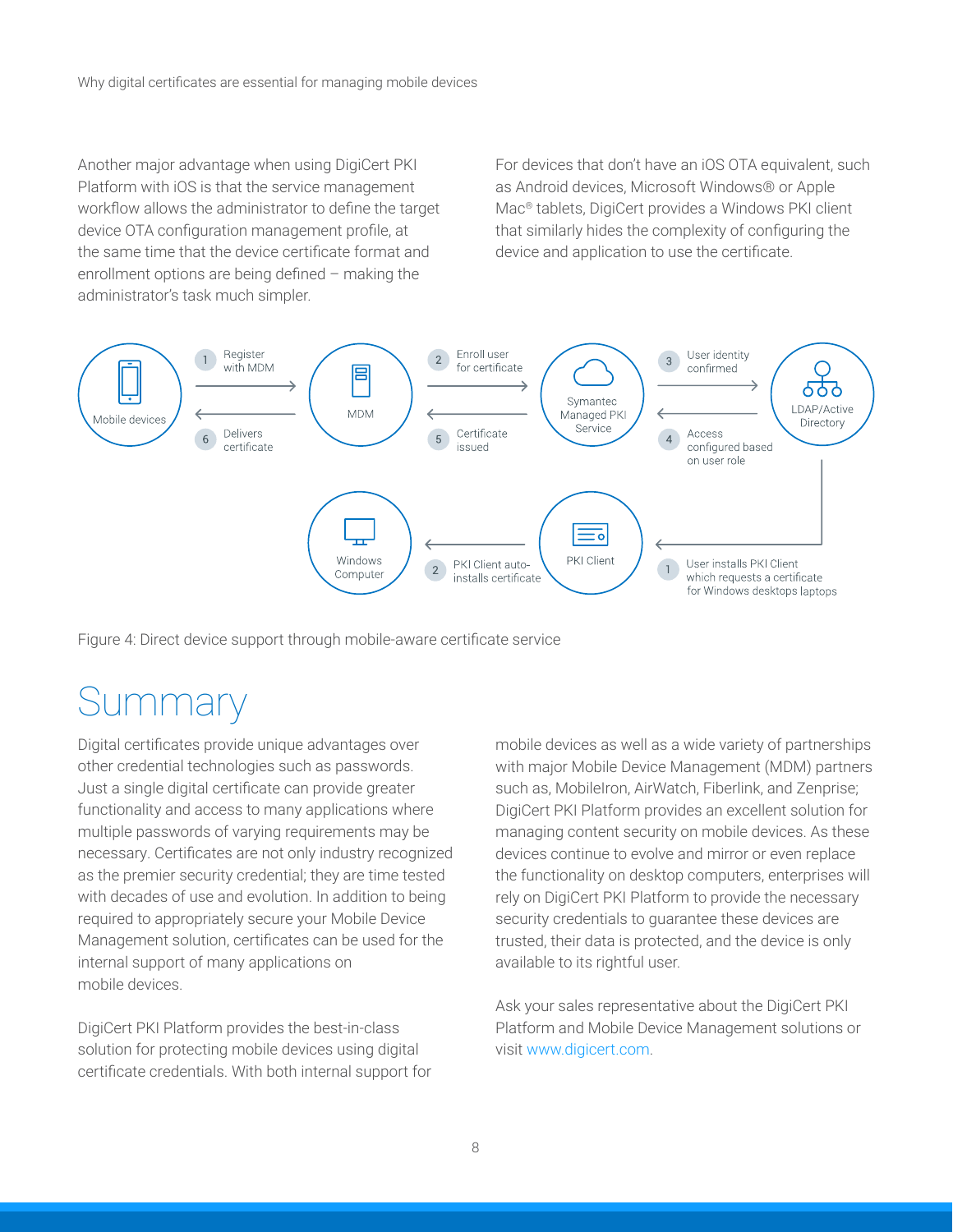#### **Glossary**

Certificate Authority: A trusted party, authorized to issue, revoke, or suspend digital certificates as part of a public key infrastructure (PKI)

Digital Certificate: A trusted and secure form of an electronic signature, which provides verified user identity, document integrity, time stamp, and nonrepudiation of signed electronic documents.

Disaster Recovery: The process, policies, and procedures related to preparing for recovery or continuation of technology infrastructure critical to an organization after a natural or human-induced disaster.

Enterprise Java Bean Certificate Authority (EJBCA): A free software PKI certificate authority software package maintained and sponsored by a Swedish forprofit company.

Mobile Device Management (MDM): Software that secures, monitors, manages and supports mobile devices deployed across mobile operators, service providers, and enterprises. MDM functionality typically includes over-the-air (OTA) distribution of applications, data and configuration settings for all types of mobile devices, including mobile phones, smartphones, tablet computers, ruggedized mobile computers, mobile printers, mobile POS devices, etc.

Over-the-Air (OTA): This term refers to various methods of distributing new software updates or configuration settings to devices like cellphones. OTA configuration has become increasingly important as new updates and services come on stream.

Public Key Infrastructure (PKI): A set of hardware, software, people, policies, and procedures needed to create, manage, distribute, use, store, and revoke digital certificates

Simple Certificate Enrollment Protocol (SCEP): The most popular certificate enrollment protocol; widely available and most tested. It is designed to make the issuing and revocation of digital certificates as scalable as possible.